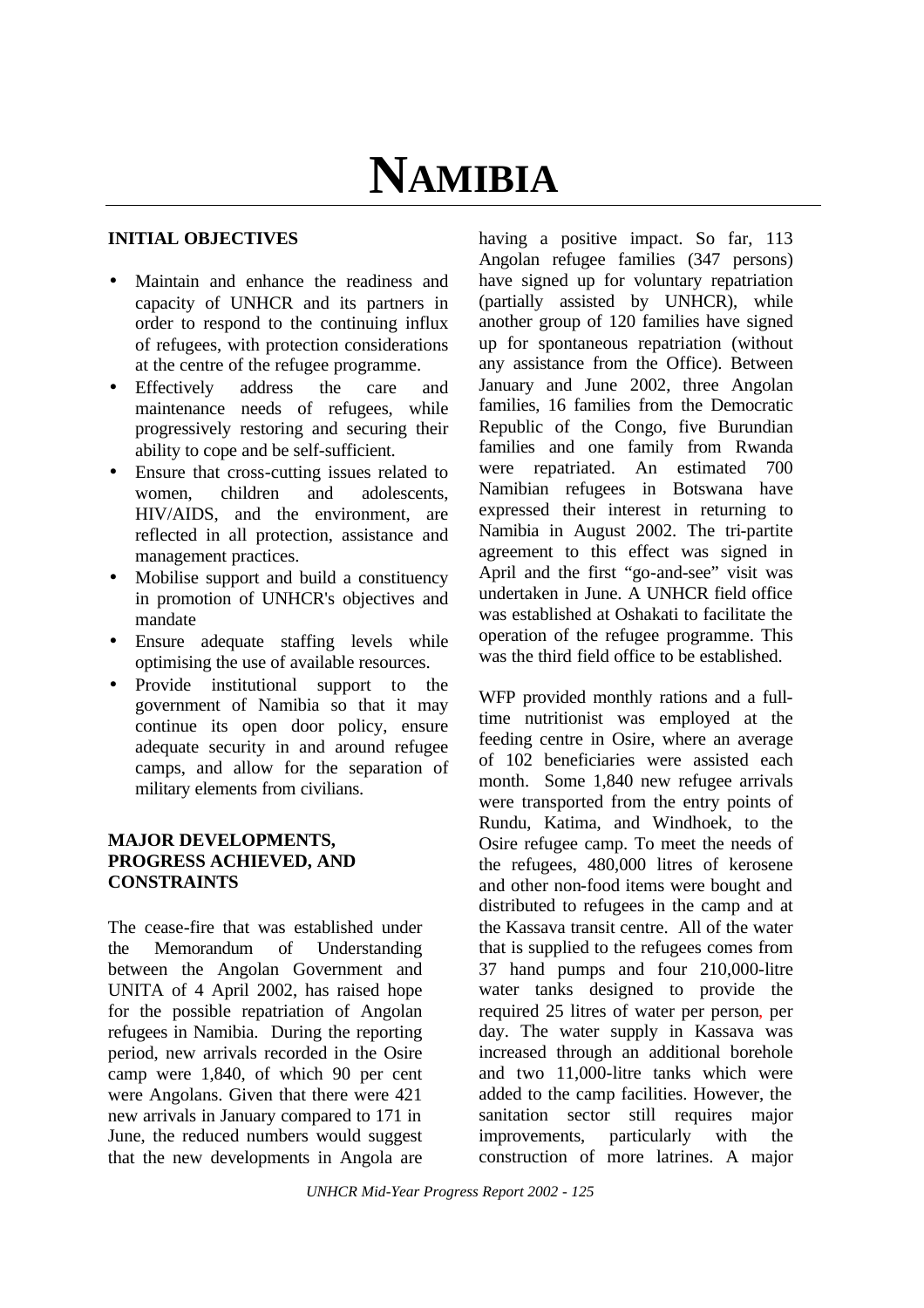donor funded the building of a 22-bed hospital that was inaugurated on June 26, 2002. Both UNHCR and an NGO partner supplied the hospital with the equipment needed to adequately run the facility. The new hospital has brought badly needed support to the existing clinic operating in the camp, which had been catering for an average of 2,646 refugees per month. It is now expected that with the new facilities, the number of referrals to outside hospitals will be minimised. 60 tents and other building materials needed for the construction of 50 houses were purchased to shelter 150 families. These families included both new arrivals and old refugees whose homes were either destroyed by strong winds or fires. In addition, UNHCR Goodwill Ambassador, Ms. Angelina Jolie, donated 276 tents, and food for the supplementary feeding centre. 125 trees supplied by the Ministry of Forestry were planted in the refugee camp.

The recorded death toll, for the first half of the year in the camp was 53, while there were 281 births in the camp during the same period. The established refugee committees addressed various social issues, such as juvenile offender court cases, marriage counselling, sexual abuse, unaccompanied minors, and the needs of other vulnerable groups who were living inside the camp. Professional staff counsellors have successfully identified and continued to address the needs of refugees suffering from post-war trauma, depression, stress, psychological confusion, schizophrenia, and behavioural and alcohol related problems. Social activities such as beauty pageants, soccer, boxing and other sports and programmes were organised.

Some 5,450 refugee children were enrolled for primary education in the Osire camp and 153 teachers were recruited. Another 1,492 refugee children were registered into kindergarten, and 22 refugee women were

employed as teachers and cooks. Textbooks, uniforms and 450 school desks have been supplied. The refugee community in Osire built 16 classrooms, while an NGO and UNHCR covered the costs of the roofs. The renovation and construction of more classrooms is currently under way. Due to lack of facilities in the camp, 600 refugee students were sponsored to enroll in government schools outside of the camp. Some 834 refugee students registered to receive foreign language courses from 21 refugee teachers in the camp. Furthermore, 50 students were enrolled at two vocational training centres outside the camp. A number of project proposals for refugees to learn various vocational skills received funding, and the screening process to determine eligible candidates for these programmes has already begun. A 24-hour WorldSpace Satellite Radio, broadcast in English, Portuguese and French, was set up in the camp. The main objective of the radio is to provide information on HIV/AIDS, drug abuse, health tips and women's rights, in particular to women and young people.